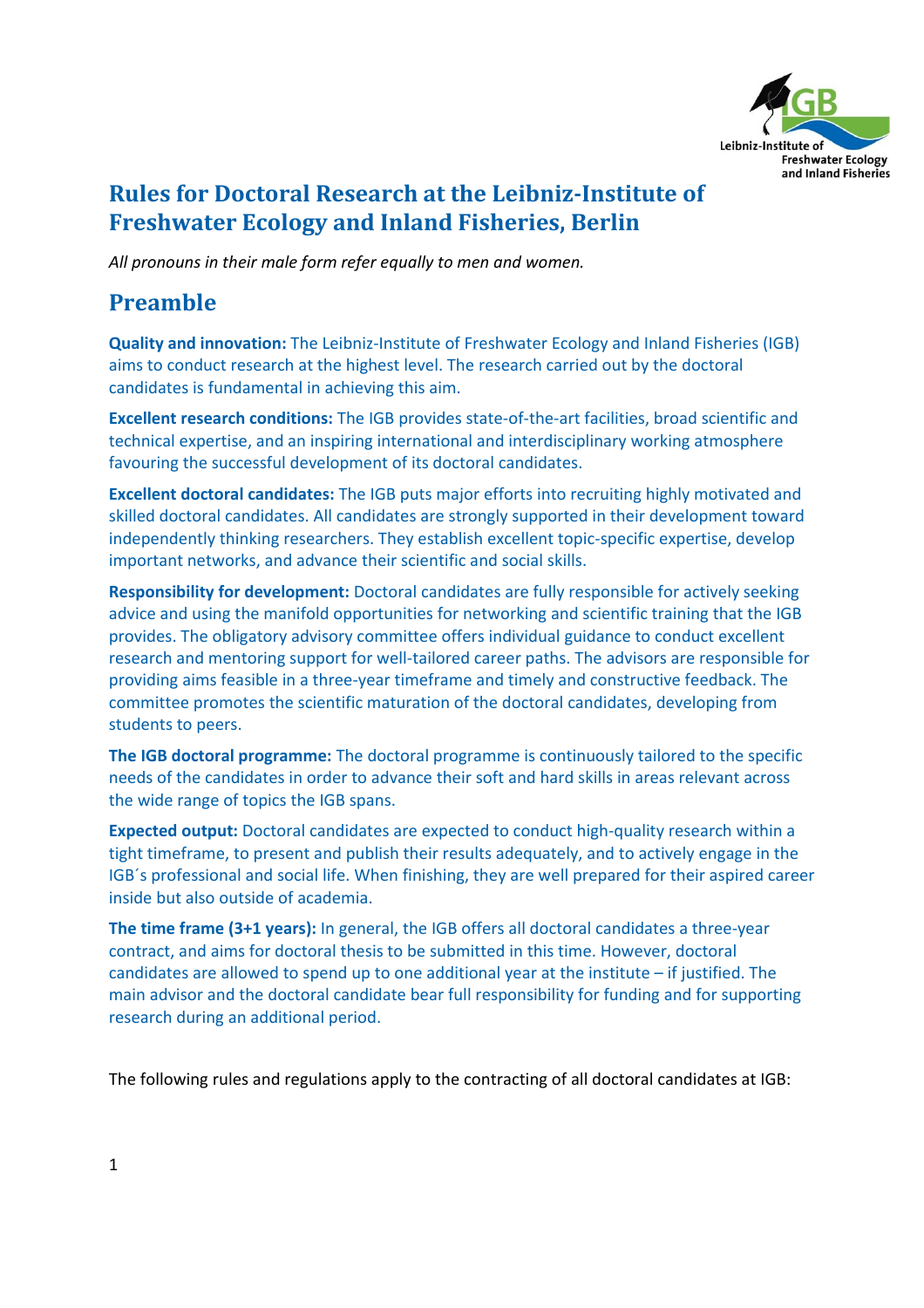# **1. Advice and structural integration**

A thorough supervision and guidance of each doctoral candidate aims to provide individually tailored support in order to optimise the development of skills and knowledge of each doctoral candidate and to maximise the scientific output while keeping the duration of the doctoral research in a timeframe of three years.

### **1.1. Advisory committee: composition and tasks**

- Mentorship and supervision of each doctoral candidate is the task of the advisory committee, consisting of at least one main/principal advisor, a second supervising scientist, and a mentor.
- All advisory committee members, except the mentor, are scientific advisors. One of the scientific advisors must be a group leader at IGB, all other members of the advisory committee can be either from IGB or from other renowned institutions.
- The principal advisor, usually the project leader or a member of the project leader's group, is responsible for the practical every‐day advice. He is responsible for familiarising the doctoral candidate with the institute´s rules and regulations and for introducing him to all persons initially connected to the project work.
- The second supervising scientist adds complementary expertise, and may serve as primary advisor for certain parts of the project. If not predetermined by the project or programme, he is jointly selected by the doctoral candidate and the main advisor within the first three months following the official start.
- The scientific advisors have to assist and support the doctoral candidate in planning and conducting the research to obtain a doctoral degree, in defining aims, keeping the time frame, and restructuring the research plan when necessary.
- A mentor is selected by the doctoral candidate within the first year of the doctoral contract. His task is to monitor and mentor the career development of the doctoral candidate, recommend skill or career advancing activities and to provide guidance in the case of difficulties with the scientific advisors.
- Additional advisors can be added at any time. Advisors and mentors may be replaced in agreement with the committee members and the department head. This has to be documented in writing. University regulations may add constraints that need to be considered.
- The respective department head has the overall personal responsibility for each doctoral candidate, and therefore needs to be informed about the composition of the committee and any issue raised by either the candidate or the advisor(s). He may take appropriate decisions if required.
- There is an electronic system supporting and monitoring milestones of the research and the supervision process. Additional deliverables and deadlines can be added and monitored. The electronic files are accessible to all members of the advisory committee,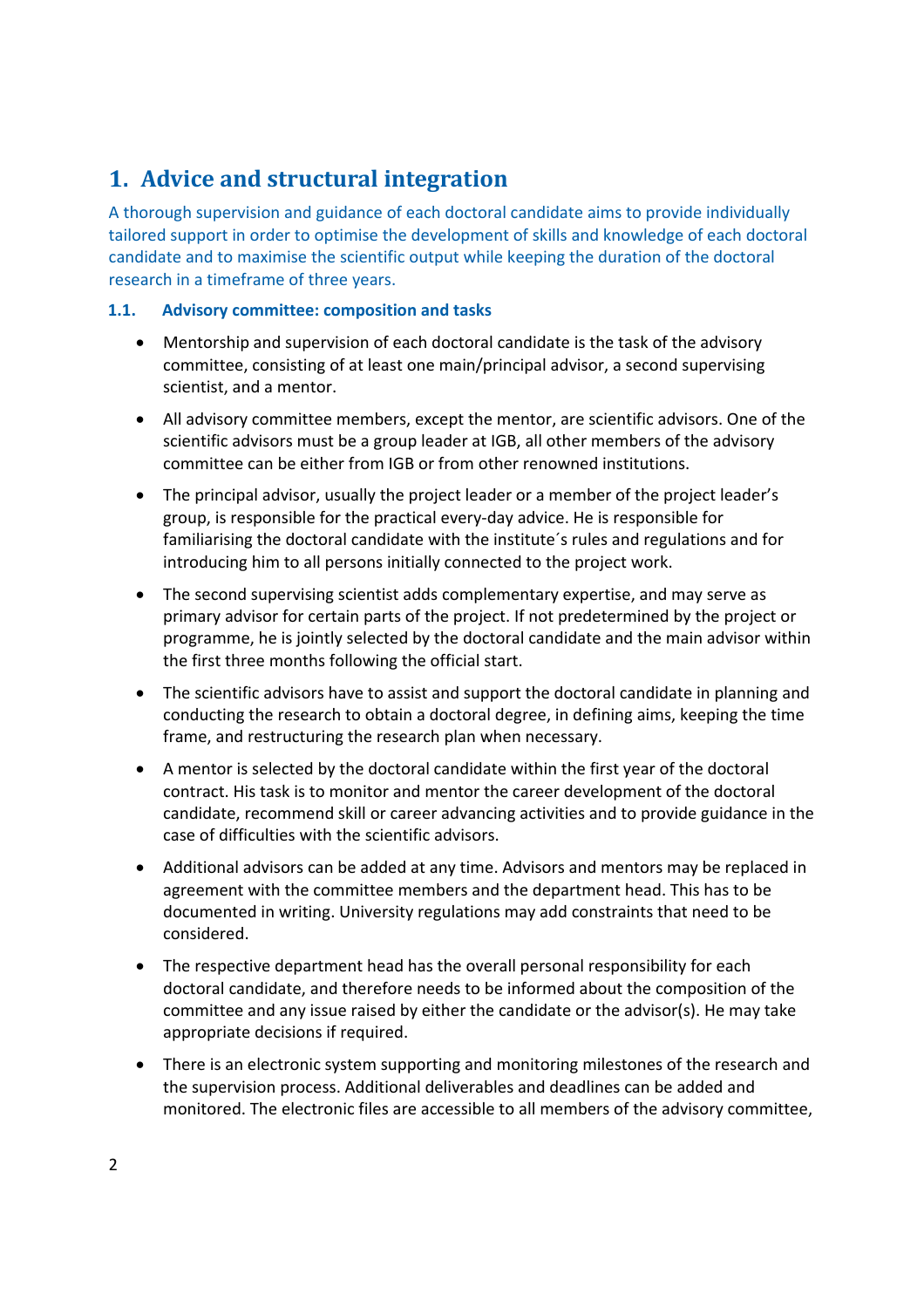the doctoral candidate, as well as the department head and the coordinator of the doctoral programme.

- Every doctoral candidate has the right to appropriate support and professional advice for his thesis work and career development, provided by the advisory committee. This includes:
	- Regular meetings, at least upon the doctoral candidate's request, with at least the main advisor to discuss the progress of the thesis work
	- Semi‐annual meetings with all scientific advisors to discuss the research progress, and to adapt the aims and time plan if required (monitored by the electronic support system)
	- Regular, at least semi‐annual private communication with the mentor reflecting on the scientific supervision and career development measures
	- Professional and practical support for writing publications
	- Constructive feedback on all written documents (e.g. experimental designs, paper drafts) within an appropriate time frame (i.e. within two weeks unless otherwise agreed).
	- A designated work space/desk, including a PC and internet access
	- Participation in institute‐wide and work‐group specific colloquia and training courses
	- An introduction to the rules of good scientific practice through the advisory committee
	- A proper introduction to all people at IGB relevant to the doctoral research
	- The opportunity to participate in the IGB doctoral programme
	- The opportunity to participate in conferences, seminars, or summer schools

#### **1.2. Structural integration**

- Within their department, doctoral candidates should participate in scientific and organisational activities.
- Within the first year of the doctoral contract, each candidate (in collaboration with the advisory committee) determines the university and department where he will submit and defend his dissertation. It is the doctoral candidate's duty to ensure that he meets all university criteria and obligations to obtain the desired doctoral degree.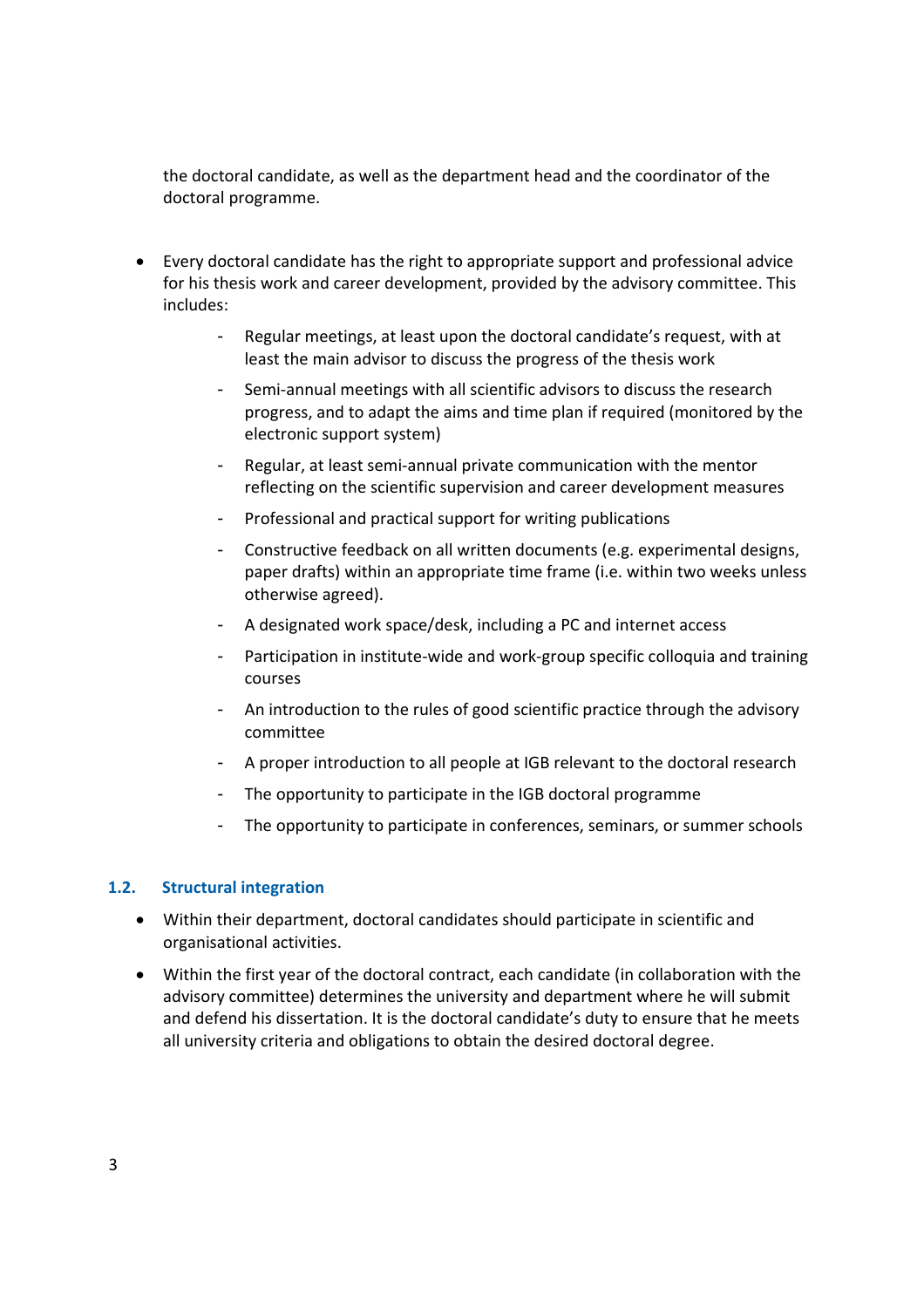# **2. Employment conditions**

The IGB offers, in general, a three‐year contract to all doctoral candidates to enable them to feel secure and to fully concentrate on their research. However, a timely completion of the doctoral thesis is aspired to continue successful career development of the doctoral candidate and to manage the IGB's resources in a sustainable manner.

### **2.1. General aim and effort**

- The topic of the dissertation forms the basis for the doctoral research, and as such needs to be explicitly included in the doctoral contract.
- Only projects that are likely to yield findings of high scientific merit are suitable for doctoral research.
- All doctoral candidates receive financial support for a three‐year period (salary or stipend, level depending on funding organization). The (employment) contract of the candidate with the IGB specifies the details. To complete a dissertation within three years generally requires full‐time work.
- Side jobs are only allowed under justified and exceptional circumstances, and require prior written approval by the advisory committee and the institute's personnel office.
- Since all doctoral candidates at IGB receive a three‐year contract, the thesis should be completed and submitted before the end of the third year. An appropriate project that fits to this time frame needs to be developed, and the main advisor has to ensure adequate payment during the entire period.
- After two years it has to be determined if and how an extension of payment beyond three years is feasible. If not, measures leading to a completion of the thesis within the 3‐year contract have to be planned, documented, and implemented. This includes the alternative to submit the thesis as a monographic document, instead of being based on accepted publications.
- In well-justified cases, the doctoral candidate and the advisors could extend the duration of the thesis for a maximum of one additional year. It is within the responsibility of the doctoral candidate and the advisory committee to sustain the research activities during this period, including financial support for the doctoral candidate. It is an important aim to complete the doctoral thesis within the time of payment.
- If the doctoral thesis is not submitted within the time of payment (normally three years, or after additional extension of up to one year), the doctoral candidate and the advisory committee have to meet with the department head (and if necessary with the director) to present a plan how the thesis can be finished with minimum additional time. The minimal requirements of the respective university with respect to the number of accepted papers are relevant here. If these requirements are not yet met at the end of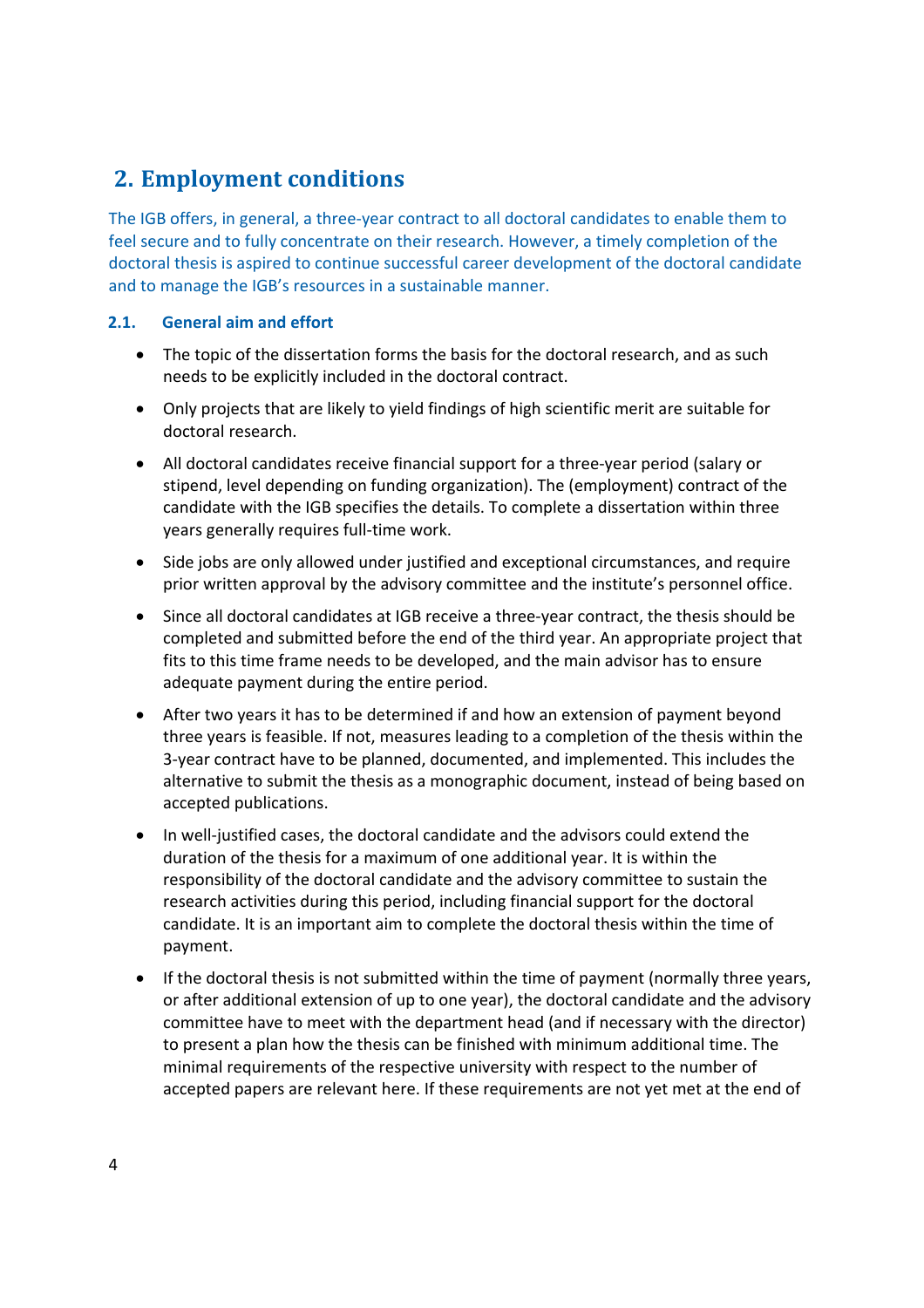the payment period, submission of the thesis as a monographic document has to be enforced.

- If a thesis will not be finished with a maximum duration of four years, the doctoral candidate and the advisory committee must submit a well‐justified petition to the IGB director and the respective department head to discuss the case (at least three months before the end of the 4th year). Only in exceptional cases, the IGB director will grant an extension of the use of IGB facilities.
- In case a doctoral candidate leaves IGB before submitting his thesis, the candidate and the advisory committee have to agree if and how the supervision and the finalisation of the thesis are continued. This agreement has to be documented in writing and electronically submitted.
- Doctoral candidates should concentrate all efforts on their dissertation work. This explicitly includes the participation in conferences, the visit of other labs to build up a scientific network and to increase expertise, and the attendance of courses and colloquia to broaden skills and knowledge.

### **2.2. Probationary period and termination of employment**

- The first six months of employment are considered a probationary period, during which time termination of employment by either party is possible, in writing, two weeks before the end of each month.
- After five months at the latest, there must be a meeting of the doctoral candidate and all members of the advisory committee (and in critical cases the responsible department head), evaluating the state of the work. The aim is to decide about the termination or a continuation of the contract of the doctoral candidate. The documented result of this meeting has to be electronically submitted.
- If required, a second formal assessment (candidate, advisory board, and department head) will be held at month eleven.
- After the end of the probationary period, termination of employment is only possible in well-justified cases. The cases need to be personally discussed and documented in writing by the entire advisory committee and the doctoral candidate. The department head must be informed and if necessary involved in the decision making process.

Among other things, a justified case for the dismissal of a doctoral candidate is

- ‐ by the employer: If there is evidence that the doctoral candidate does not make a reasonable and necessary effort to fulfil the purpose of his employment
- by the doctoral candidate: If the candidate no longer wishes to complete his dissertation.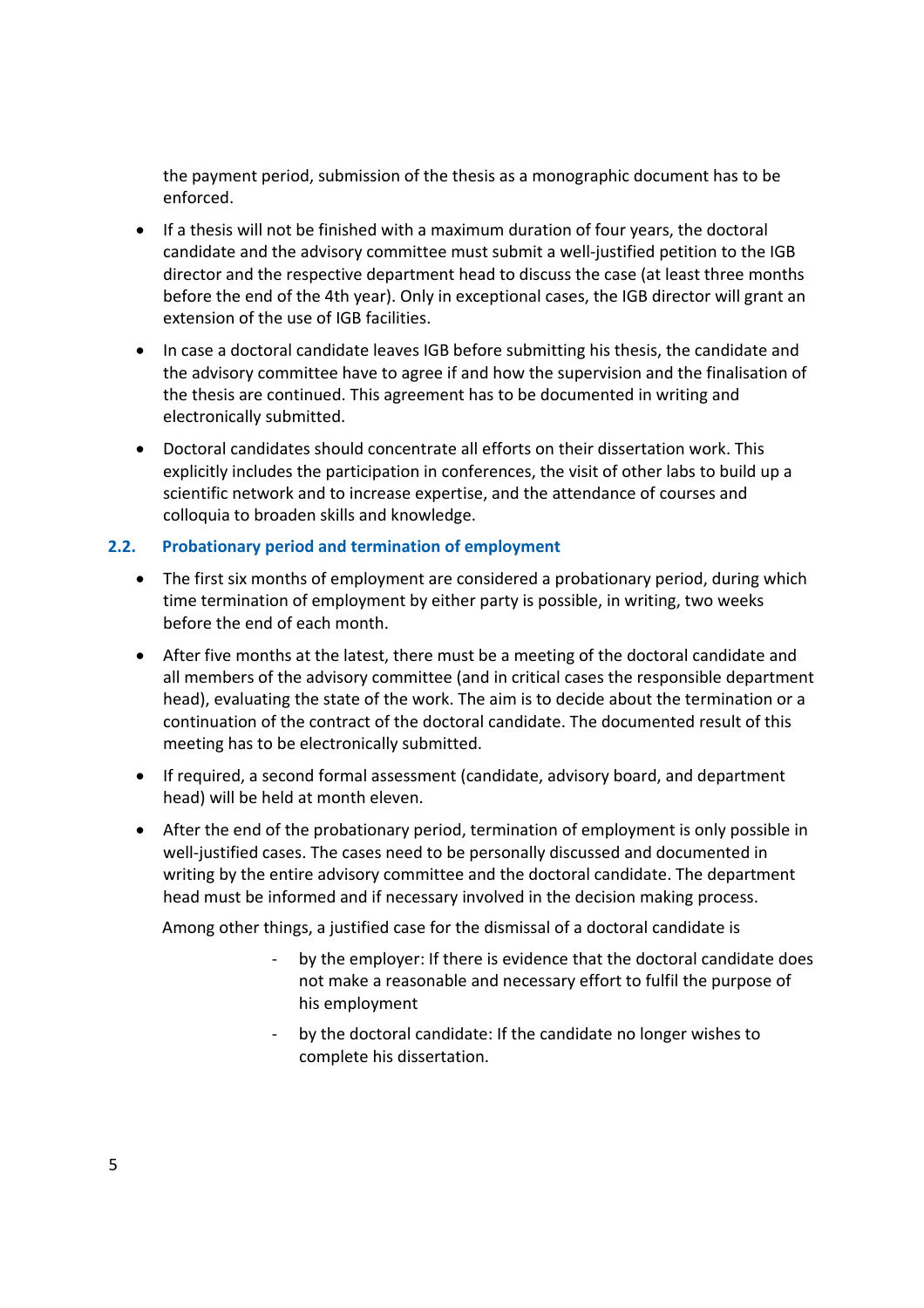# **3. Deliverables by the doctoral candidate (monitored)**

In order to evaluate the progress and adapt plans and aims to the remaining time, semi-annual progress meetings with all scientific advisors are conducted. Presentations of plans and results give the doctoral candidate the opportunity to receive input from IGB colleagues with a wide range of expertise and experience.

### **3.1. Thesis proposal (Exposé)**

Within the first three months of the doctoral contract, each candidate is required to develop a proposal outline ("exposé") of his dissertation project, in close interaction with the advisory committee. The thesis proposal, written in English, must include the following information:

- The overall topic and scope of the dissertation
- A well-referenced state of research
- Goals, hypothesis, methods
- Material and staff resources
- Planned publications (if possible with potential authorships)
- Aspired conference or workshop visits and further career development activities
- A time plan

The thesis proposal has to be electronically submitted to the scientific advisors, who will evaluate it within one month at the latest, providing meaningful feedback to the doctoral candidate

### **3.2. Oral presentation of exposé, attendance of research colloquia**

The planned research outline has to be presented to the entire scientific community of IGB ("exposé talk"; in English) within the first six months of the doctoral contract. All deviations from this schedule have to be discussed with the advisors and the doctoral programme coordinator.

Doctoral candidates are expected to attend the IGB research colloquia to broaden their general knowledge and practice scientific discussions.

### **3.3. Semi‐annual reports and progress meetings**

- All doctoral candidates need to electronically submit twice per year a brief but substantial report to the advisory committee, addressing the following topics:
	- ‐ The current state of the work compared to the original schedule.
	- ‐ If applicable, reasons for deviations from the original proposal, as well as any challenges that have emerged.
- Following a thoughtful discussion, a revised and agreed work and time plan must be submitted (via electronic support system).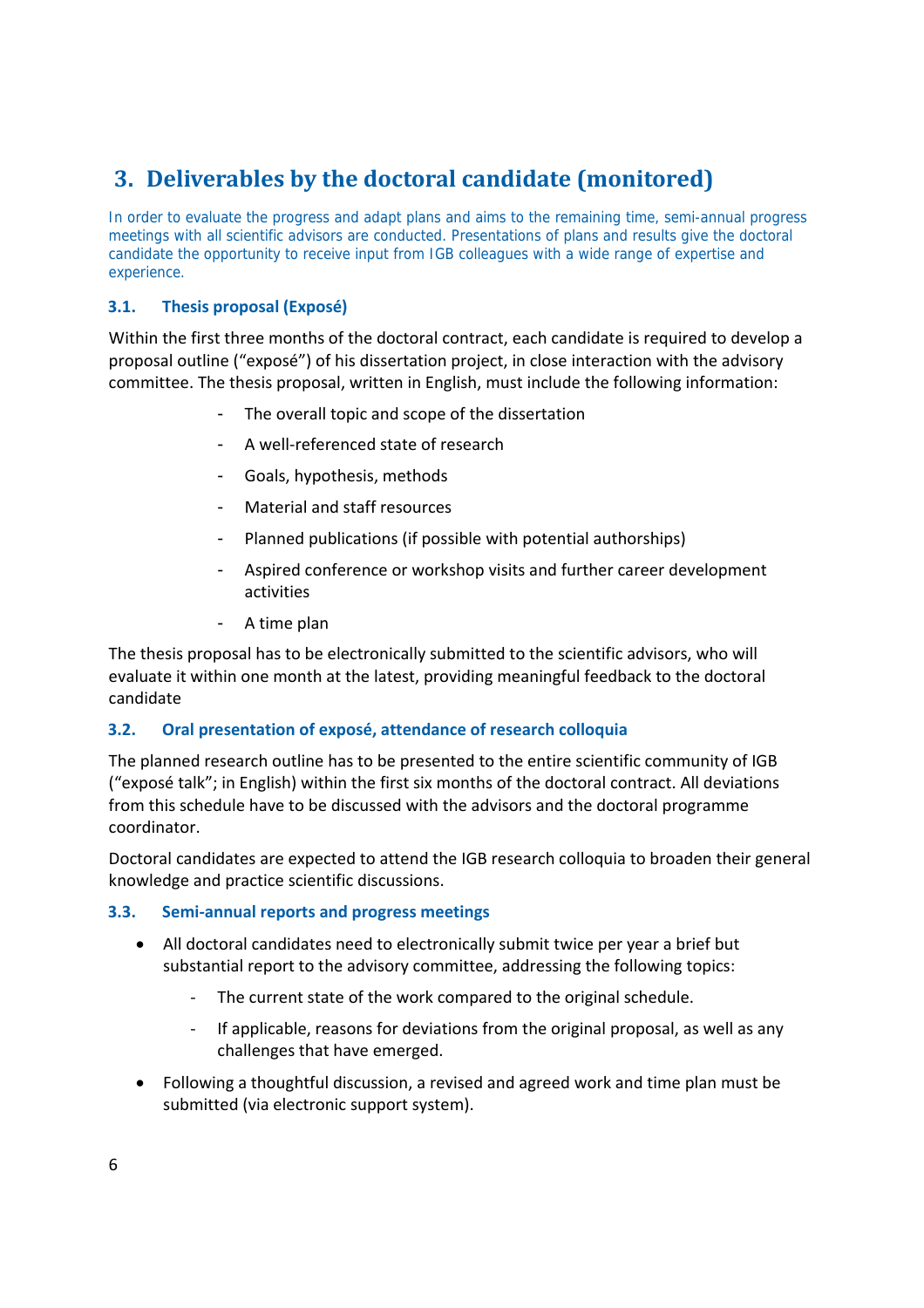If the doctoral degree has not been obtained within the aspired three years, the above outlined progress meetings and reports must be continued until the thesis is submitted (at least as long as any kind of formal contract between the candidate and the IGB is in place).

### **3.4. Oral presentation of results**

During the last half year of the doctoral research, each candidate is required to give a final seminar at IGB (as part of the IGB's weekly colloquia series).

### **3.5. Publications**

- The research outcomes are expected to be submitted to and published in peer‐ reviewed journals. In line with the overall mission of the IGB, quality is strongly valued above quantity. Any publication has to meet the IGB's "Rules of good scientific practice".
- If doctoral candidates fail to publish their results (i.e. they have not submitted a manuscript or manuscripts with the results within one year after completion of their doctoral thesis or the end of the supervised research), advisors can publish the obtained results, meeting the "Rules of good scientific practice". Deviating agreements must be made in writing.
- In general, the doctoral thesis should be composed as a cumulative piece of work rather than a monograph. However, this is decided by the doctoral candidate based on a discussion with the advisory committee and also depends on the regulations of the respective university.
- Publications must contain the IGB as first affiliation and the respective university as an additional affiliation.
- When handing in the thesis, the doctoral candidate has to provide a CD/DVD or network folder to the main advisor with both an electronic copy of the thesis and the data or, for large quantities of data, appropriate summaries.

### **3.6. Monitoring of results**

- Doctoral students are obliged deliver their data and results in a comprehensive form to their main advisor or another appropriate IGB scientist anytime upon request and the latest before leaving the IGB.
- Doctoral students have to electronically register the required information about the submission and outcome of their doctoral thesis into the electronic system and provide IGB with at least an electronic copy of their thesis.
- The main advisor is responsible to ensure this information flow, including for doctoral candidates who left the IGB before completion of their thesis.